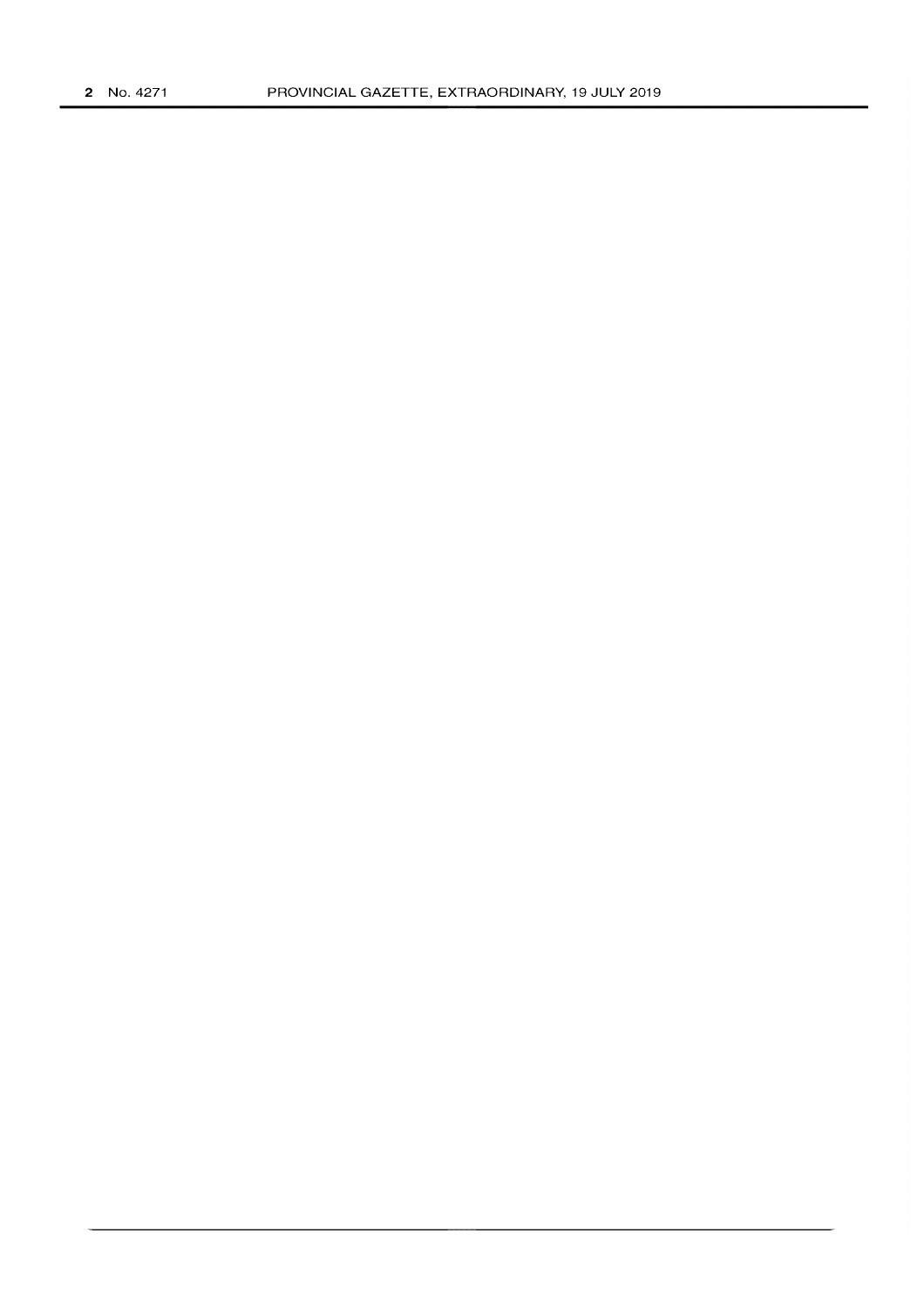## **CONTENTS**

|                                                                                                                                                                                                                     | Gazette<br>No. | Page<br>No. |
|---------------------------------------------------------------------------------------------------------------------------------------------------------------------------------------------------------------------|----------------|-------------|
| <b>PROVINCIAL NOTICES • PROVINSIALE KENNISGEWINGS</b>                                                                                                                                                               |                |             |
| Local Government: Municipal Electoral Act (27/2000): Electoral Commission: Election timetable: Ward 12 of<br>the Makana (EC104) Local Municipality, Ward 21 of the Mnguma (EC122) Local Municipality and Ward 10 of | 4271           |             |

203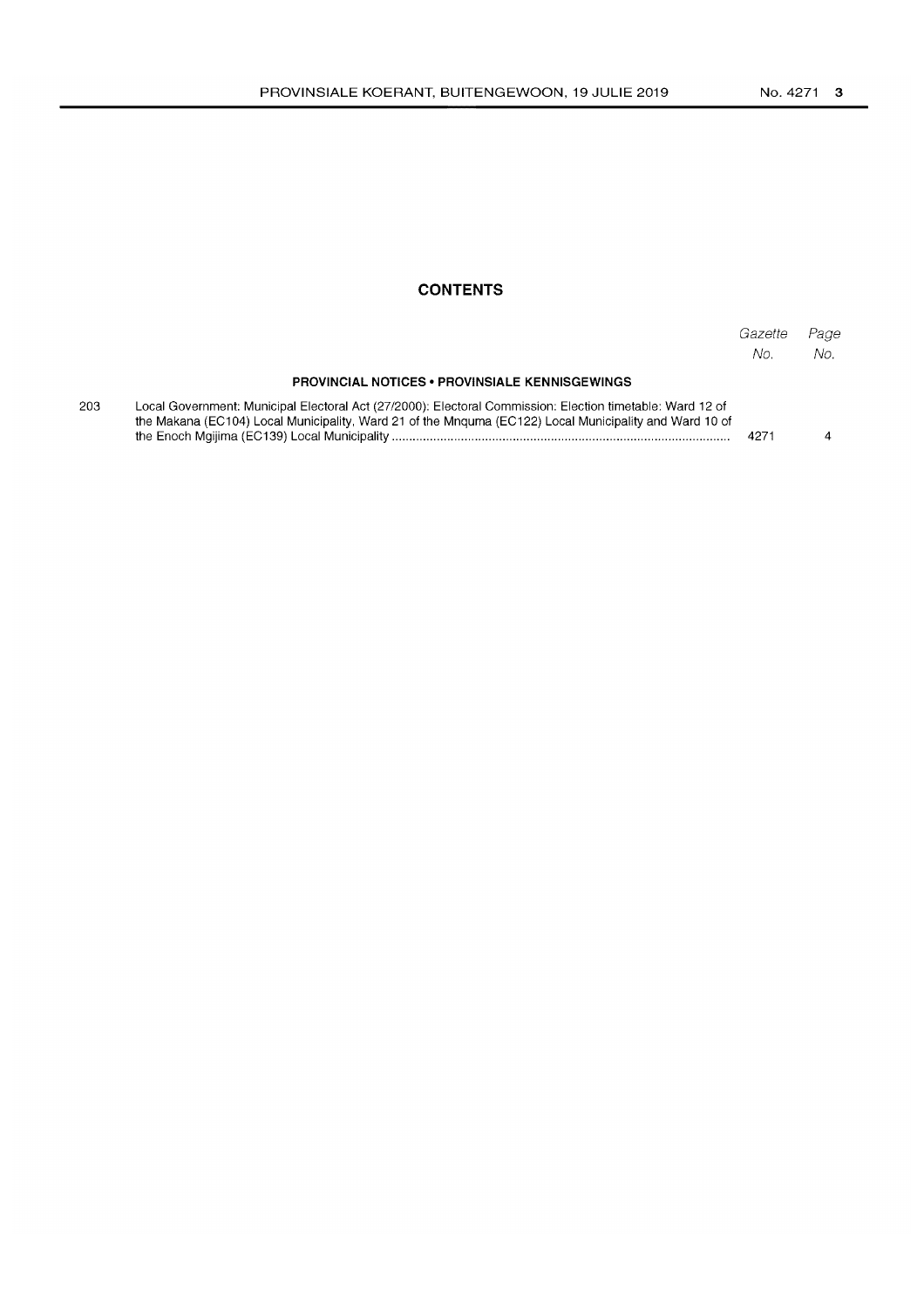# PROVINCIAL NOTICES • PROVINSIALE KENNISGEWINGS

## PROVINCIAL NOTICE 203 OF 2019

# ELECTORAL COMMISSION

# ELECTION TIMETABLE

The Electoral Commission hereby gives notice that it has in terms of section 11 of the Local Government: Municipal Electoral Act, 2000, compiled the election timetable set out below to apply to the municipal by-elections to be held on 7 August 2019 in respect of Ward 12 of the Makana [EC104] Local Municipality, Ward 21 of the Mnquma [EC122] Local Municipality and Ward 10 of the Enoch Mgijima [EC139] Local Municipality; as proclaimed by Provincial Notice number 187 of 2019, as published in the Provincial Gazette Extraordinary No. 4263 of the Eastern Cape Province respectively, dated 5 July 2019. A reference to "section" in this election timetable is a reference to that section in the Local Government: Municipal Electoral Act, 2000 (Act No. 27 of 2000).

#### Cut-off time for act to be performed

1 An act required in terms of this Act to be performed by not later than a date in the election timetable must be performed before 17:00 on that date, unless otherwise specified.

## Certification of the voters' roll

2 By 11 July 2019 the chief electoral officer must certify the segments of the voters' roll for the voting districts to be used in the by-elections in terms of section 6(2)(a).

# Notice that lists of addresses of voting stations are available for inspection

3 By 11 July 2019 the chief electoral officer must give notice that copies of a list of voting stations and their addresses will be available for inspection at the office of the Commission's local representative in terms of section 19(5).

#### Notice of route of mobile voting stations

4 If the Commission decides to use mobile voting stations in the by-elections, the Commission must by 19 July 2019 give notice of the route, including the locations and estimated times of stopping of each mobile voting station in terms of section 22(1).